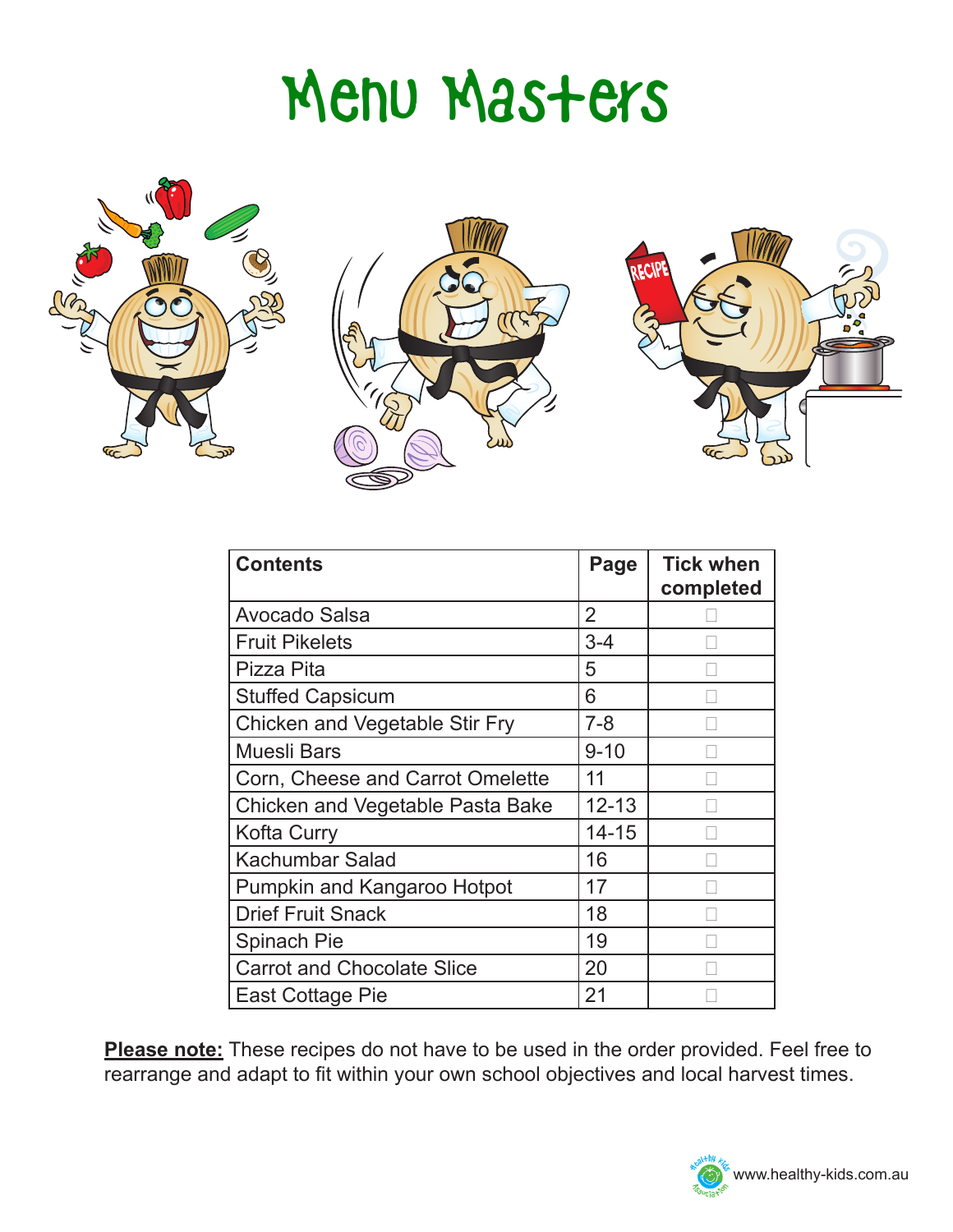# Menu Masters

#### **Equipment**

| Oven                  | Woode    |
|-----------------------|----------|
| Aprons                | Saucep   |
| Tea towels            | Frying   |
| Dishwashing equipment | Hand b   |
| Chopping boards       | Peelers  |
| <b>Knives</b>         | Ladle    |
| Graters               | Masher   |
| <b>Blender</b>        | Garlic o |
| Large Mixing bowls    | Oven g   |

n spoon dans pans **Mender** Peelers Masher crusher **loves** 

**Colander Sieve** Measuring cups/spoons Measuring jugs Baking trays Can opener Pastry brush Serving plates and cutlery

#### **Food Skills I will learn being a Menu Master**

|           | <b>Easy</b><br>Age 4-11years | <b>Intermediate</b><br>Age 6-11 years |                         | <b>Advanced</b><br>Age 7-11 years<br>(all with supervision) |                           |
|-----------|------------------------------|---------------------------------------|-------------------------|-------------------------------------------------------------|---------------------------|
|           | Mix                          | $\bullet$                             | Knife skills-soft foods | $\bullet$                                                   | Knife skills harder foods |
|           | Stir                         | $\bullet$                             | Chop                    |                                                             | Chop                      |
|           | Measuring with cups          | $\bullet$                             | <b>Slice</b>            |                                                             | <b>Slice</b>              |
| $\bullet$ | Measuring with balancing     | $\bullet$                             | Measuring with a jug    | $\bullet$                                                   | <b>Dice</b>               |
|           | scales                       | $\bullet$                             | Cutting fat into flour  |                                                             | Mince/crush               |
| $\bullet$ | Crumbling cheese             | $\bullet$                             | Beating an egg          | $\bullet$                                                   | Finely chopping herbs     |
| ٠         | <b>Tearing lettuce</b>       | $\bullet$                             | Rubbing fat into flour  | $\bullet$                                                   | Grating harder foods      |
|           | Snipping herbs with scissors | $\bullet$                             | Whisking                |                                                             | e.g. parmesan             |
| ٠         | Kneading                     | $\bullet$                             | Folding                 |                                                             | Peeling harder foods      |
|           | Shaping                      | $\bullet$                             | <b>Beating</b>          |                                                             | Digital Weighing scales   |
|           | Arranging toppings           | $\bullet$                             | Creaming                | $\bullet$                                                   | Use of the hob            |
| $\bullet$ | Sieving                      | $\bullet$                             | Recipe modification     |                                                             | <b>Stir Fry</b>           |
| $\bullet$ | Pouring                      |                                       |                         | $\bullet$                                                   | <b>Steam</b>              |
| $\bullet$ | Dividing                     |                                       |                         | $\bullet$                                                   | <b>Boil</b>               |
|           | Use of spices and seasoning  |                                       |                         | $\bullet$                                                   | Sauté                     |
|           | in place of salt             |                                       |                         |                                                             | Use of the oven           |
|           |                              |                                       |                         | $\bullet$                                                   | Menu development          |
|           |                              |                                       |                         |                                                             |                           |

#### **Other Food Skills**

Food safety and hygiene Different food groups and healthy eating Seasonality of fruit and vegetables Identifying fruit and vegetables Sharing and enjoying foods produced **Sustainability** Food presentation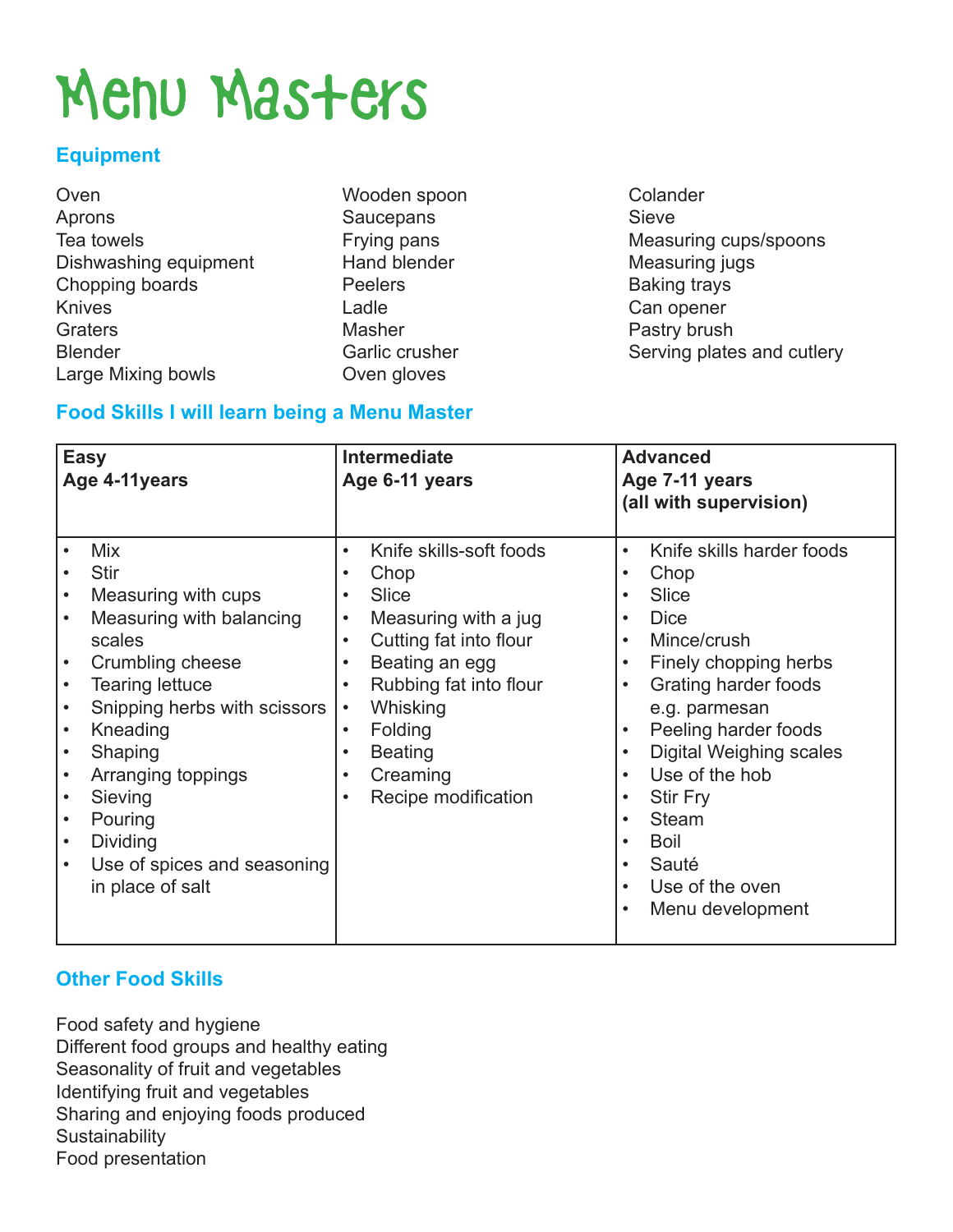# **Recipe 1 Activity 3 - Health, Safety and Hygiene**

# Avocado Salsa

Preparation time: 15 minutes Makes: 6 wraps or more as a dip

**Equipment** Bowl Fork Knife Chopping board

**Skills** Mixing Use of knife - chopping **Mashing Measuring Sharing Presentation** Putting together with other ingredients to serve

**New Vocabulary** recipe salsa mashing avocado ingredients method hygiene

#### **Ingredients**

1 ripe avocado - mashed with a fork 2 tablespoons lemon juice  $\frac{1}{2}$  red capsicum - washed and finely chopped ½ small red onion - finely chopped

#### **Method**

Combine all ingredients and cover until ready to use.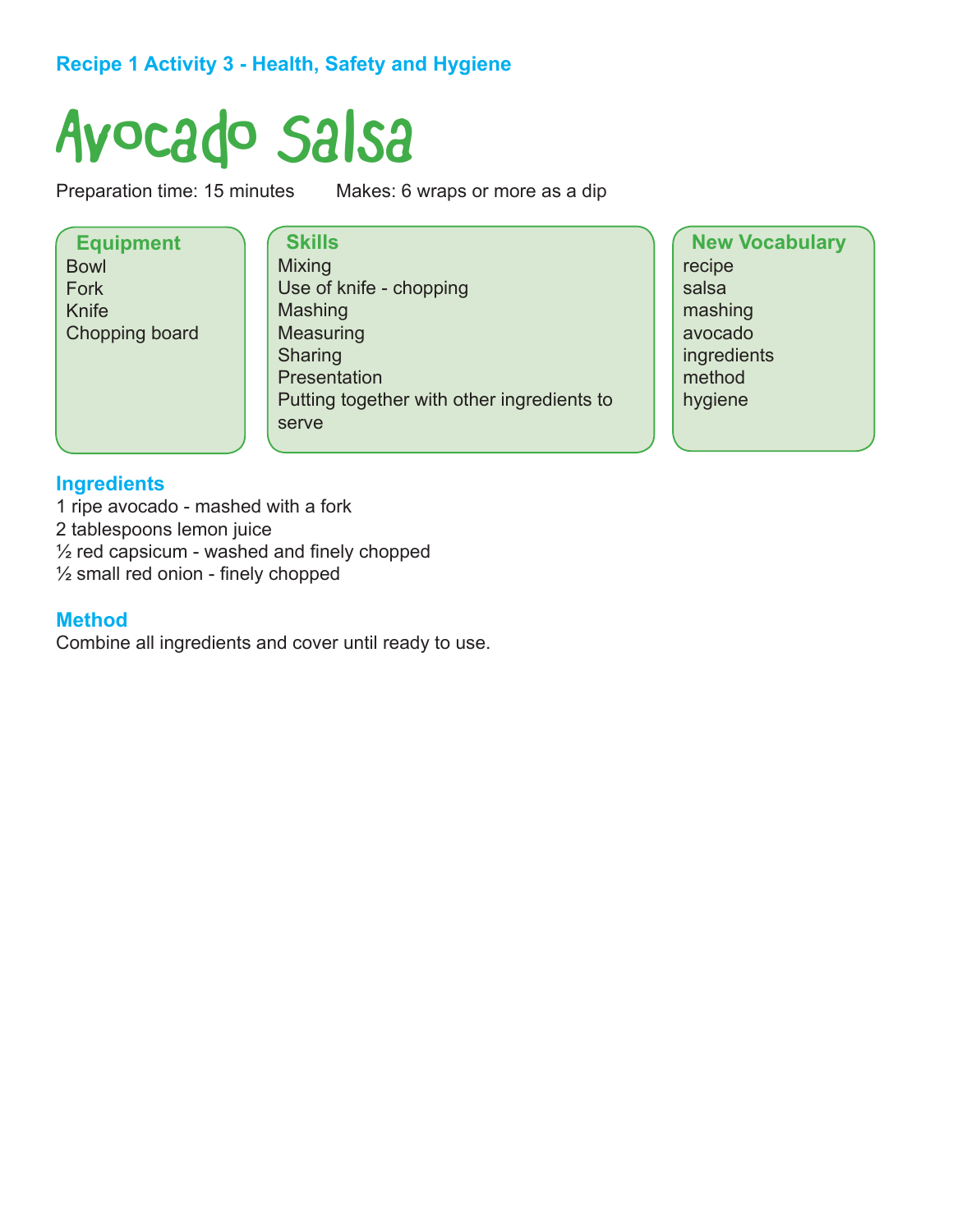## **Recipe 2 Activity 4 - Equipment**

# Fruit Pikelets

Preparation time: 10 minutes Cooking time: 20 minutes Makes: 20

**Equipment** Bread and Butter Knife Chopping board Paper towels Electric or hand beaters Electric frypan Large bowl Egg slice Cooling wire Ladle Fork Measuring cups, spoons and jug

**Skills** Equipment names/uses **Measuring Mixing Pouring Flipping** 

**New Vocabulary** combine stir ladle wholemeal baking powder natural yoghurt

### **Ingredients**

¾ cup wholemeal self-raising flour

- 1 egg
- 1 cup low fat milk
- 1 tablespoon sugar

2 large bananas or fruit of your choice (if you are growing berries replace the banana with these) Canola oil spray

Serve with 200ml tub low fat natural yoghurt and honey and any other fruit you would like to add, use what you are growing

- 1. Combine dry ingredients into a large bowl (flour and sugar).
- 2. Whisk together eggs and milk in a small bowl and then stir into dry ingredients.
- 3. Beat until smooth using the electric beater.
- 4. Stir through bananas/berries.
- 5. Put electric frypan on medium heat and spray with canola spray, or put normal fry pan on stove and heat canola spray.
- 6. Using a ladle, pour mixture into small rounds on the frypan. Turn when lots of bubbles form and cook until golden.
- 7. Place on cooling wire. Reapply canola spray to the pan and repeat process.
- 8. Serve with natural yoghurt.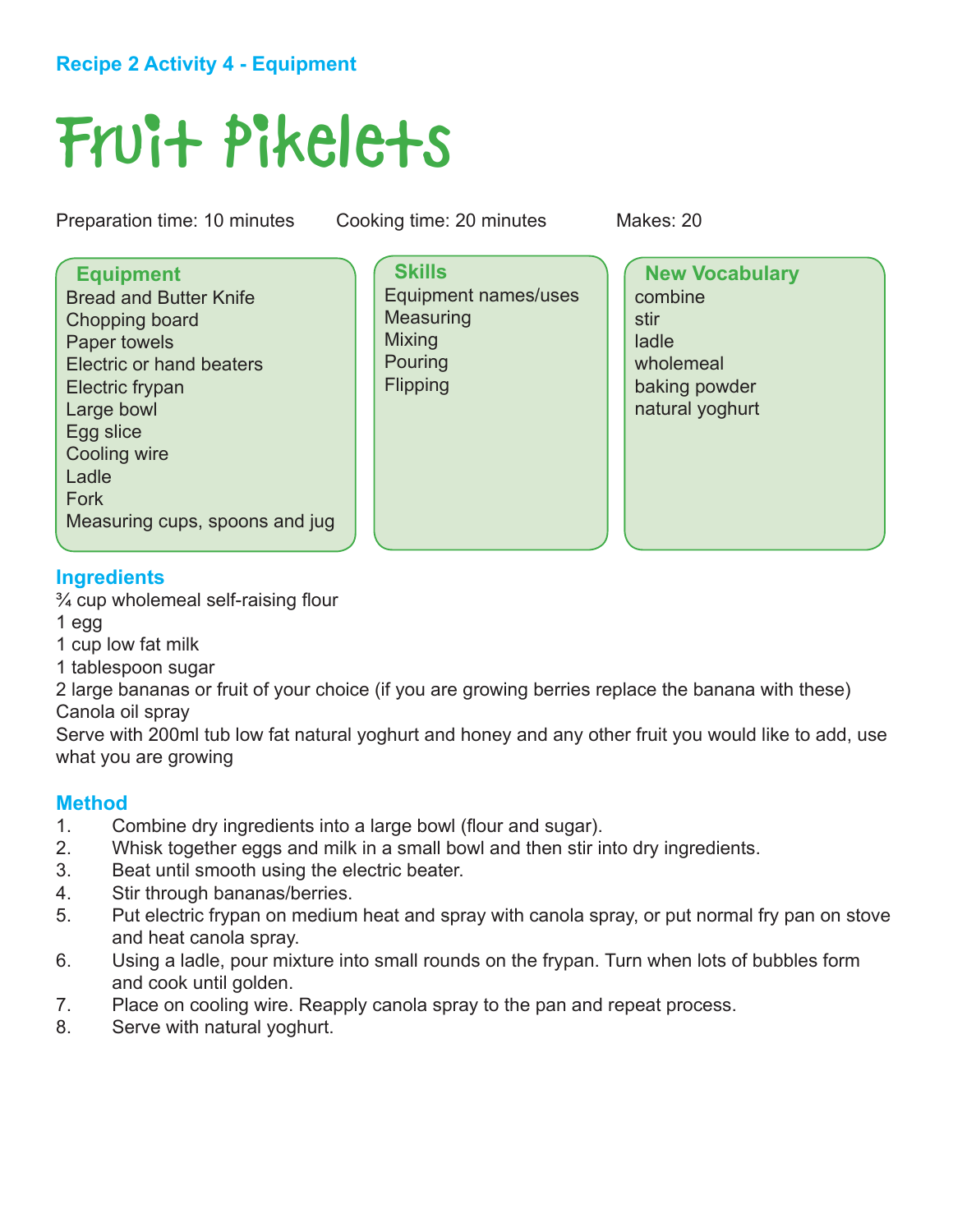#### **Tips**

- Keep mixture well stirred to get fruit in all pikelets.
- • Can be eaten warm or cold. Can warm in microwave.
- Store in airtight container in the fridge for up to 3 days.
- Wrap in cling wrap in lunchbox sizes and place in freezer.

#### **Variations**

- • Substitute berries for 2 grated apples and 1tsp cinnamon. Leave the peel on to keep the nutrients.
- Fresh milk can be substituted with powdered or UHT milk.
- Wholemeal self-raising flour can be substituted with plain flour plus 1½ tsp baking powder.

ES1-S1 can mash banana and mix in foods but the cooking of pikelets should be performed by the teacher.

S3 should try and follow the recipe under supervision.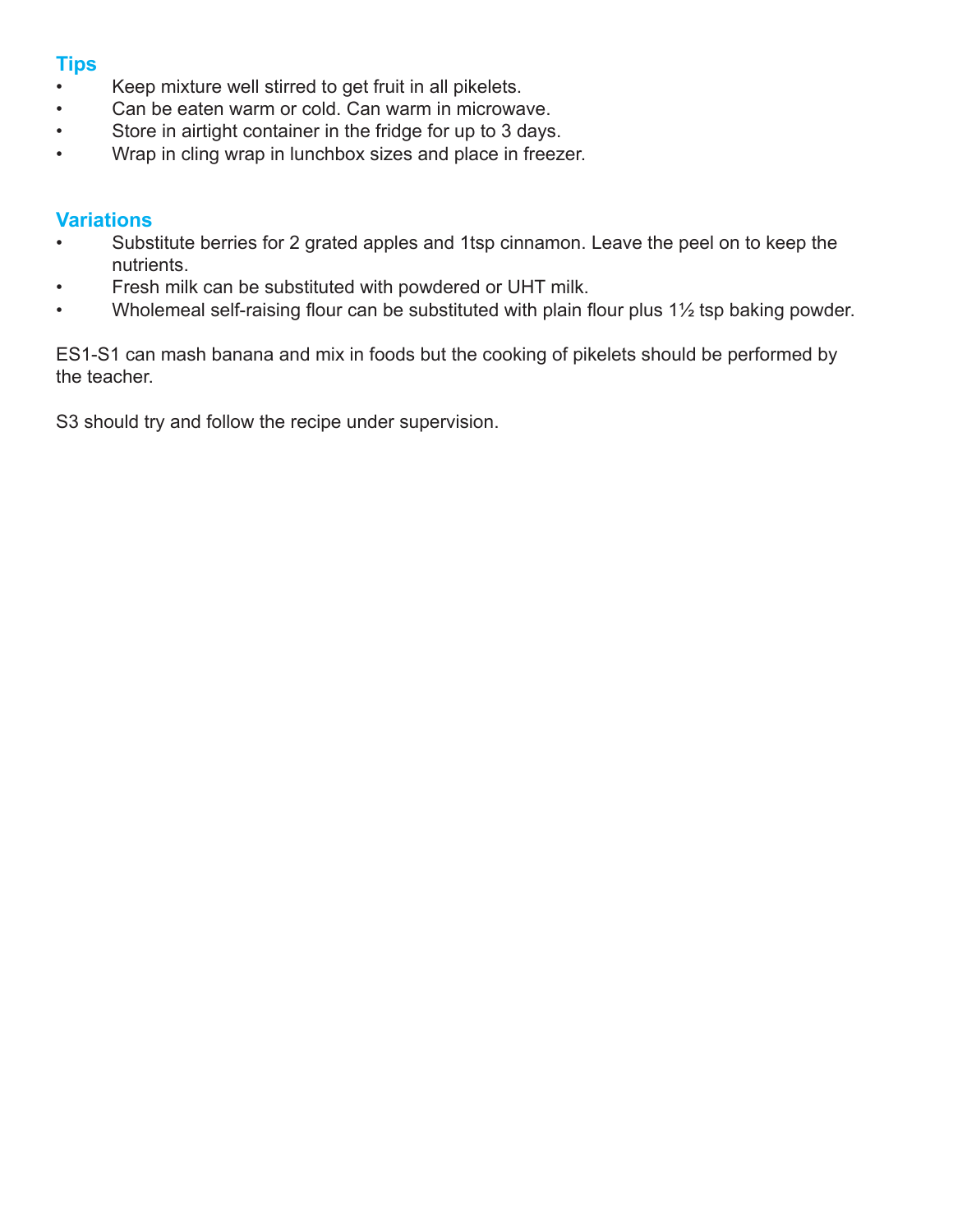## **Recipe 3 Activity 5 - Cooking Skills**

# Pizza Pita

Preparation time: 15 minutes Cooking time: 10 Minutes Serves: 6-8

**Equipment** Cook's Knife Chopping board 3 baking trays

**Skills** Arranging topping Using knife-chopping hard foods Safe use of oven **Measuring Presentation** Recipe development Cultural food Alternatives to common foods (pizza)

#### **Ingredients**

6-8 pita breads, wholemeal

1 cup tomato puree or tomato based pasta sauce, low salt

1 zucchini, leave skin on and slice

1 red capsicum, washed, remove seeds and slice

80g button mushrooms, cleaned with damp paper towel, then sliced

1½ cups (185g) Mozzarella cheese-grated, low fat

Fresh basil - washed, dried and chopped

- 1. Preheat the oven to  $160^{\circ}$ C.
- 2. Spread the puree/tomato finely over each of the pita bases.
- 3. Sprinkle the grated cheese over the top of each of the bases.
- 4. Add zucchini, mushrooms and capsicum to decorate your pizza (e.g. make a face).
- 5. Bake in the oven for 5-8 minutes.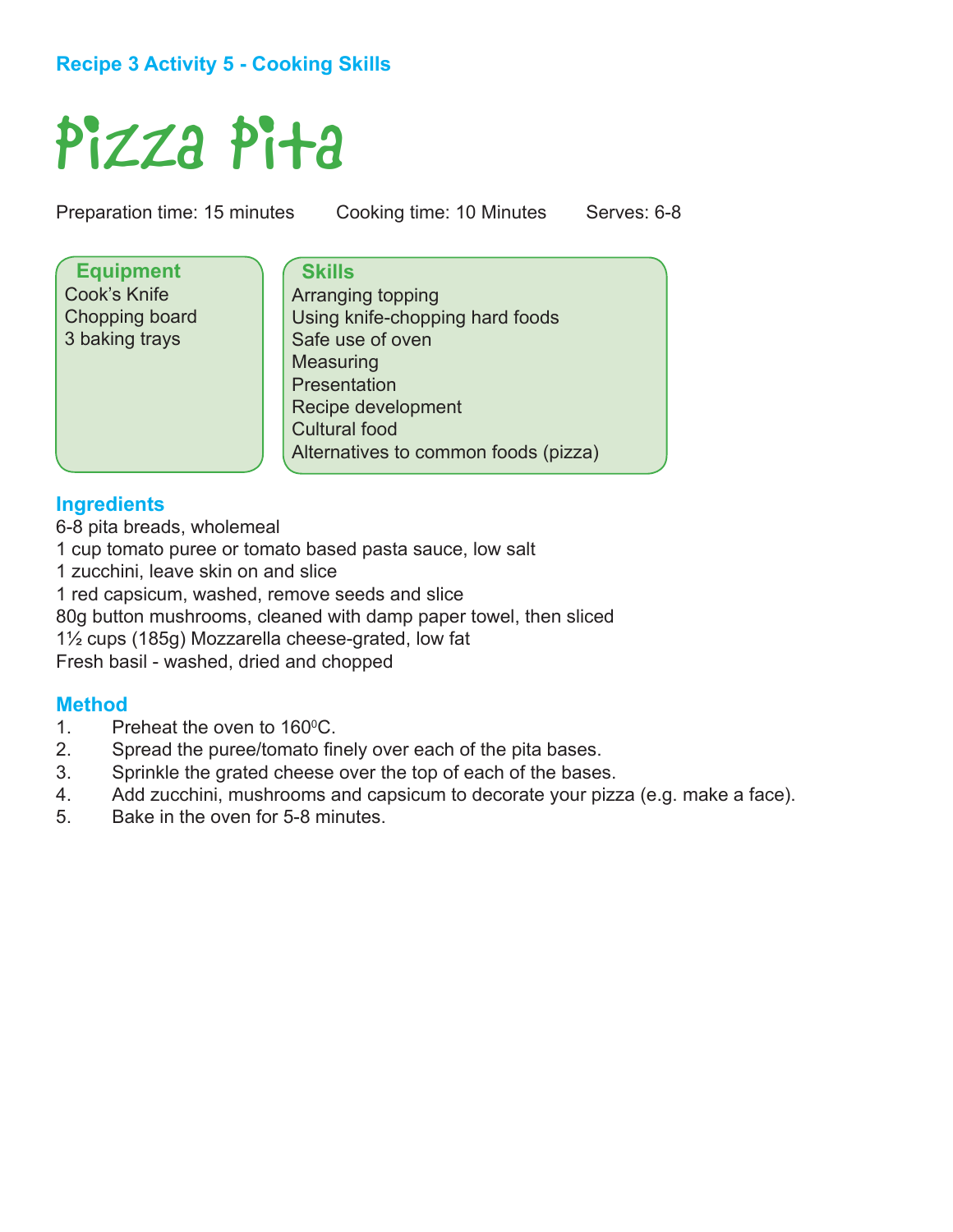### **Recipe 4 Activity 6 - Seasonality**

# Stuffed Capsicum

Preparation time: 30 minutes Cooking time: 25 minutes Serves: 6

**Equipment Oven** Cook's Knife Chopping board Measuring cups Measuring spoons **Grater** Garlic crusher Baking tray

**Skills** Using knife- slicing, halving, **Measuring** Safe use of oven **Presentation Deseeding** Crushing garlic Grating

**New Vocabulary** deseeding ricotta cheese lemon rind baking garnish tomatoes

#### **Ingredients**

3 capsicum (use red, yellow and green), washed, halved, seeds removed  $\frac{1}{4}$  cup (60ml) olive oil 150g ricotta cheese, reduced fat 150g cherry tomatoes, washed, halved 1 small red onion, thinly sliced Grated rind of 1 lemon, washed and dried first 1 garlic clove, crushed 1/2 cup torn basil leaves, washed and dried first

#### **Method**

- 1. Preheat oven to 180°C.
- 2. Brush the capsicum with half the oil, then place on a baking tray.
- 3. Combine ricotta, tomatoes, onion, lemon rind, garlic and half the basil, and then use to fill the capsicum.
- 4. Drizzle with remaining oil and bake for 20-25 minutes. Garnish with remaining basil.

#### **Variation:**

Use other vegetables and egg plant, zucchini, mushrooms for the stuffing.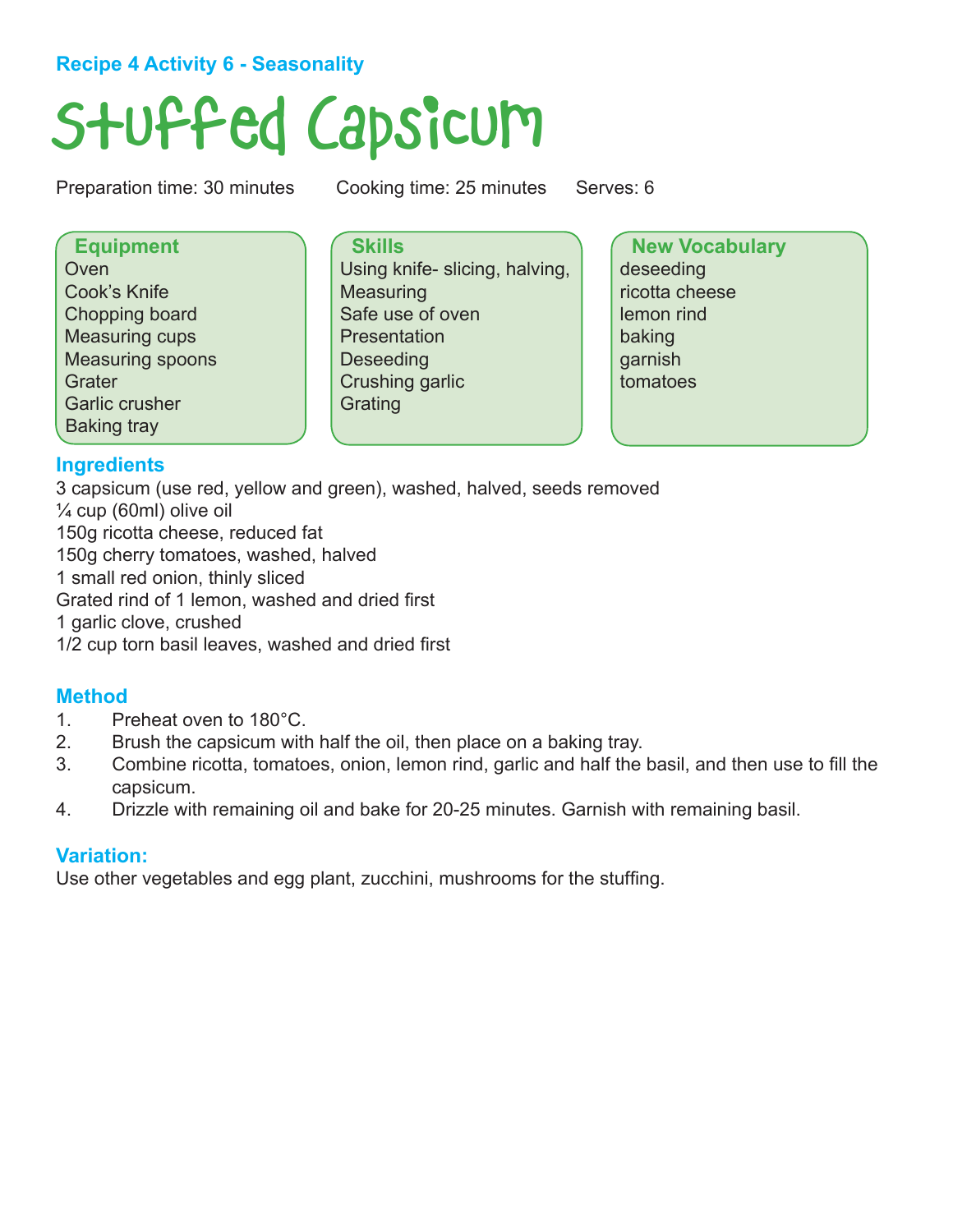### **Recipe 5 Activity 7 - Balanced Eating**

# Chicken and Vegetable Stir-fry

Preparation time: 30 minutes Cooking time: 15 minutes Serves: 6

#### **Equipment**

Fry pan or electric wok Saucepan to cook rice or microwave Cook's knife Chopping boards (1 for chicken and 1 for vegetables) Garlic crusher Measuring jug for stock **Teaspoon Tablespoon** Strainer/colander Small bowl

#### **Skills**

Measuring and cooking rice Draining using a colander Chopping harder foods under supervision (dicing and slicing older children only) Stir-frying Mixing stock and sauce Use of stove and hot foods

**New Vocabulary** stir-fry bok choy colander/strainer capsicum snow peas

#### **Ingredients**

- 3 cups of rice, can use brown for variety
- 1 teaspoon vegetable oil
- 300g chicken breast, skin removed and cut into strips
- 2 cloves garlic, crushed
- 1 medium onion, chopped
- 2 medium carrots, peeled, thinly sliced
- 1 stick celery, washed, sliced
- 1 red capsicum, washed, deseeded and finely chopped
- 150g snow peas, washed, shoots ends and strings removed
- 1 bunch of bok choy or 1 cup of cabbage, washed and roughly chopped
- 2 teaspoons of cornflour
- 2 tablespoons soy sauce, reduced salt
- ½ cup chicken stock, reduced salt
- 1 tablespoon sweet chilli sauce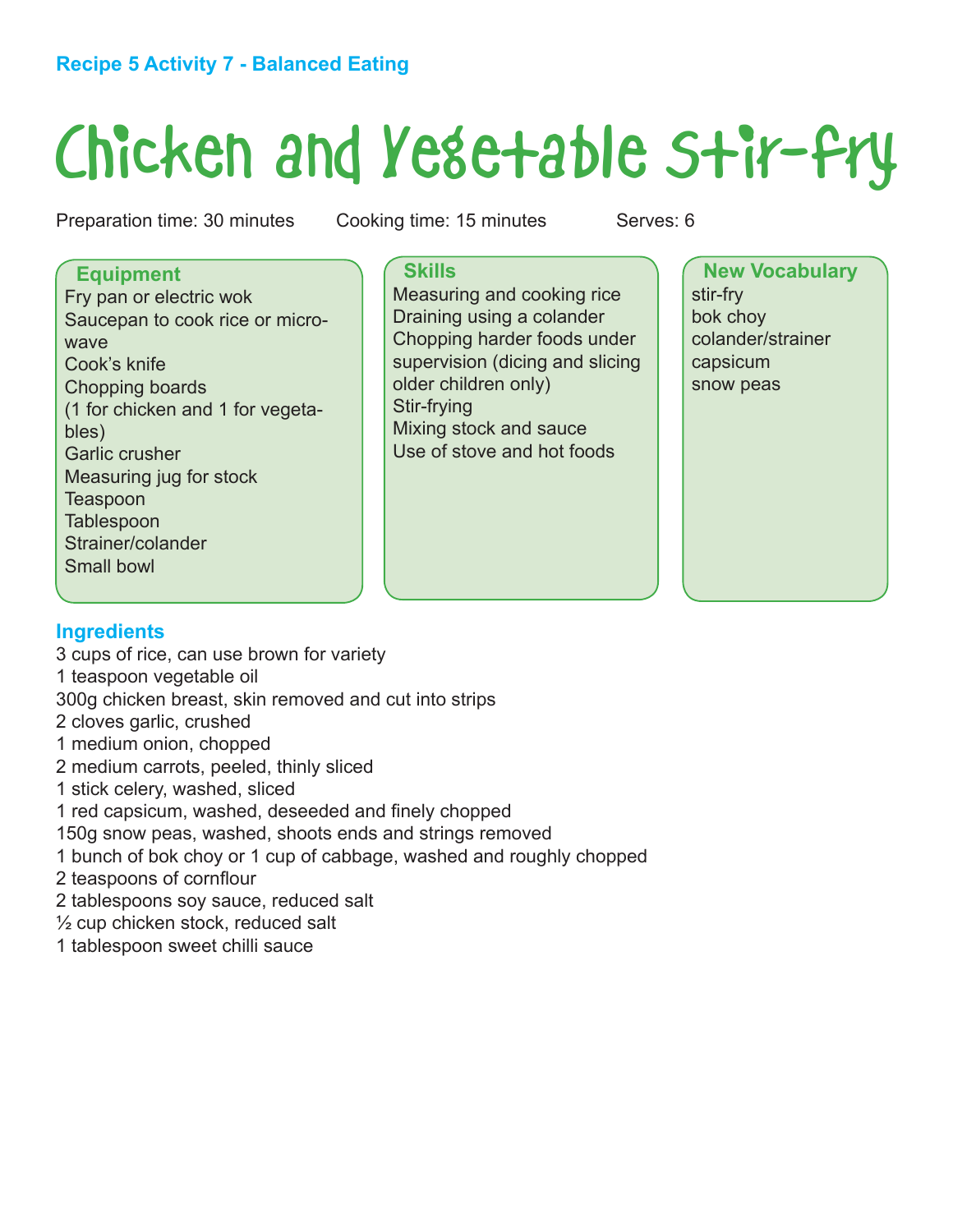### **Method**

- 1. Cook rice following packet instructions.
- 2. While the rice is cooking, heat oil in a wok or large pan and stir fry chicken until almost cooked, set-aside.
- 3. Add garlic, onion, carrots, celery and capsicum to the wok and cook for 2 minutes.
- 4. Return chicken to the pan and add snow peas and cabbage/bok choy and cook for 2 minutes.
- 5. In a small bowl mix cornflour and soy sauce to a smooth paste then stir in stock and chili sauce.
- 6. Pour into stir-fry and heat through.
- 7. Drain rice using a strainer or colander.
- 8. Serve rice into bowls and add the stir-fry to each bowl and sit and share your meal.

### **Variations**

- 1. Make it easier by just using vegetables and no meat with one sauce either sweet chili, soy or oyster.
- 2. Use vegetables from your garden in replacement of the ones above. Use rice noodles instead of rice, these maybe easier to cook. Follow packet instructions.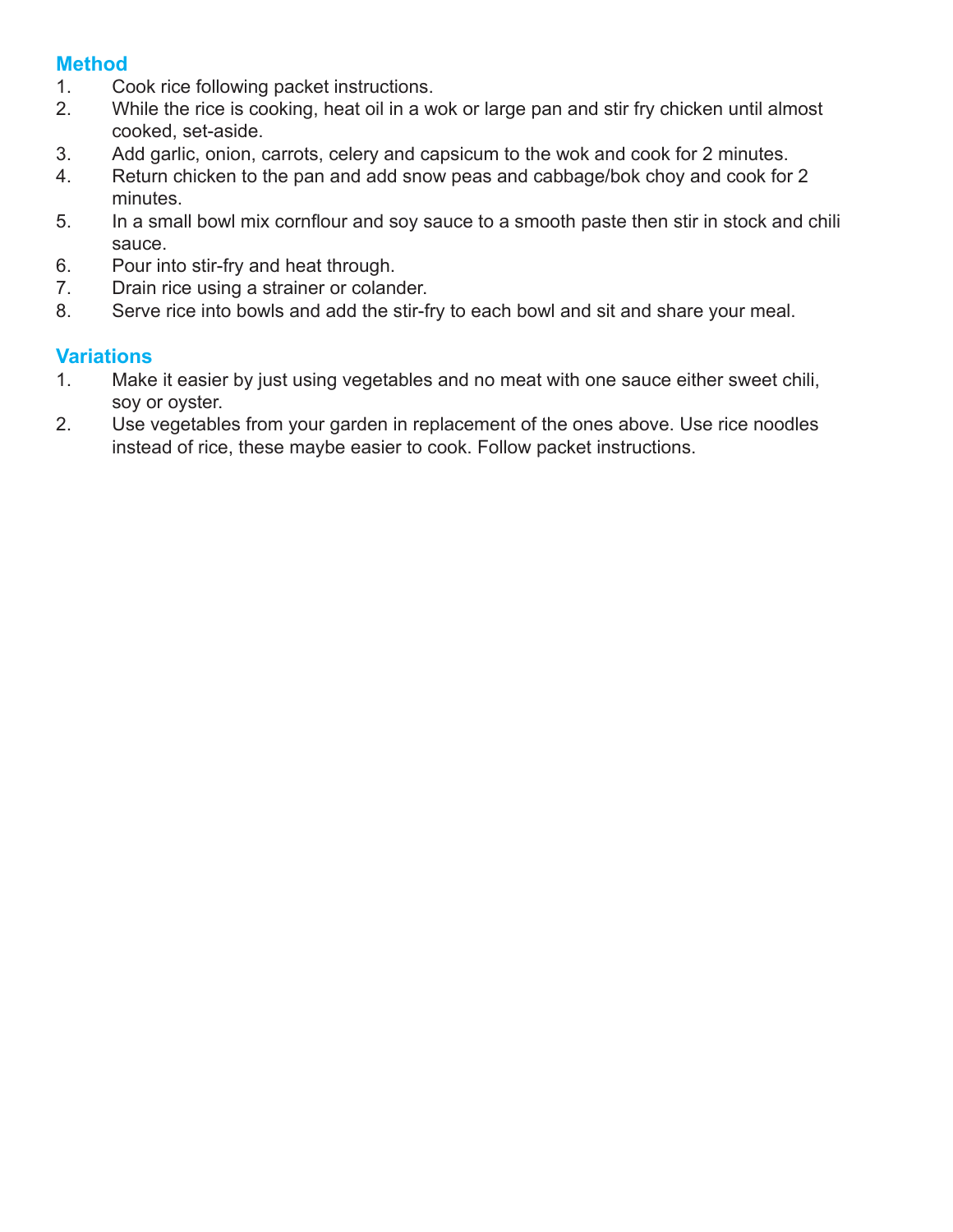# **Recipe 6 Activity 8- Meal Times**

This recipe can be spread over 2-3 lessons or 2-3 classes

# Breakfast - Muesli Bars

Preparation time: 15 mins Cooking time: 20 mins Serves: 8-10

**Equipment** 

Lamington tin 2 Saucepans (small, medium) Wooden spoon Large mixing bowl Oven tray Bread and Butter Knife Chopping board

**Skills** Mixing **Measuring** Safe use of oven **Dividing** Use of stove Use of baking tray and paper Using knife – cutting into slices

**New Vocabulary** polyunsaturated scrambled **biscuits** line mushrooms muesli breakfast

#### **Ingredients**

½ Cup (125g) polyunsaturated vegetable margarine, low salt 2 tablespoons honey 2 eggs, lightly beaten  $\frac{1}{2}$  cup raw sugar 1½ cups natural muesli ½ cup shredded coconut  $\frac{1}{2}$  cup wholemeal plain flour ¼ cup toasted slivered or flaked almonds  $\frac{1}{2}$  cup chopped raisins  $\frac{1}{4}$  cup dried fruit medley ¼ cup sesame seeds \*Optional, 100g milk chocolate melts Baking paper Canola oil spray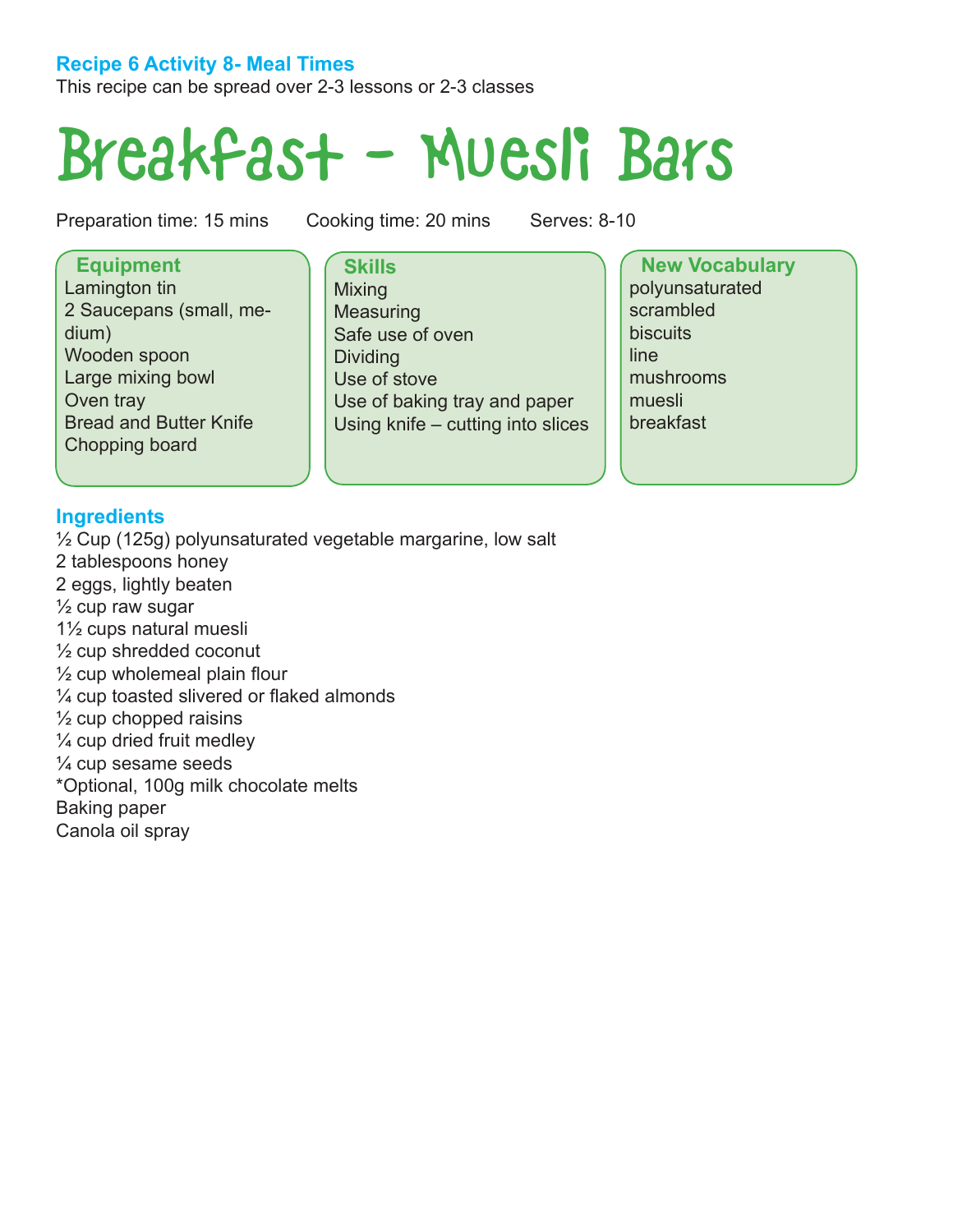### **Method**

- 1. Line and lightly grease a lamington tin (20x30cm) with baking paper and cooking spray. Pre heat the oven to 180 $^{\rm o}$ C.
- 2. Chop raisins.
- 3. Melt margarine and honey in a medium saucepan, remove from the heat.
- 4. Combine all the ingredients (except the chocolate). Stir well.
- 5. Firmly press the mixture into the lamington tin.
- 6. Place on an oven tray and bake at 180 $\mathrm{^oC}$  for about 20 minutes. There will be a slight browning. Do not burn the raisins. It will be soft to touch as all biscuits and slices become firm on cooling.
- 7. Remove from the oven and allow to cool in the pan.
- 8. Job for the teacher: The chocolate can be melted in a double saucepan or in a clip lock bag in a bowl of boiling water.
- 9. Double saucepan method That is a larger saucepan of simmering water with a smaller one sitting on top (can be a heat proof bowl). It can also be melted in the microwave but must be on low to moderate heat. Be careful, chocolate can easily burn and cannot be recovered.
- 10.Drizzle the chocolate over the muesli whilst a little warm. Lift the muesli out of the pan using the baking paper. Place on a cutting board and cut into bar-size rectangles.
- 11. These can be stored in an airtight container, in a cool pantry for up to 5 days.

## **Breakfast Variations**

- 1. Scrambled egg on toast- Very easy and a good skill to have.
- 2. Use produce from the garden such as tomatoes or mushrooms to mix in or have with it.
- 3. Home made muesli.
- 4. Apple or banana pikelets.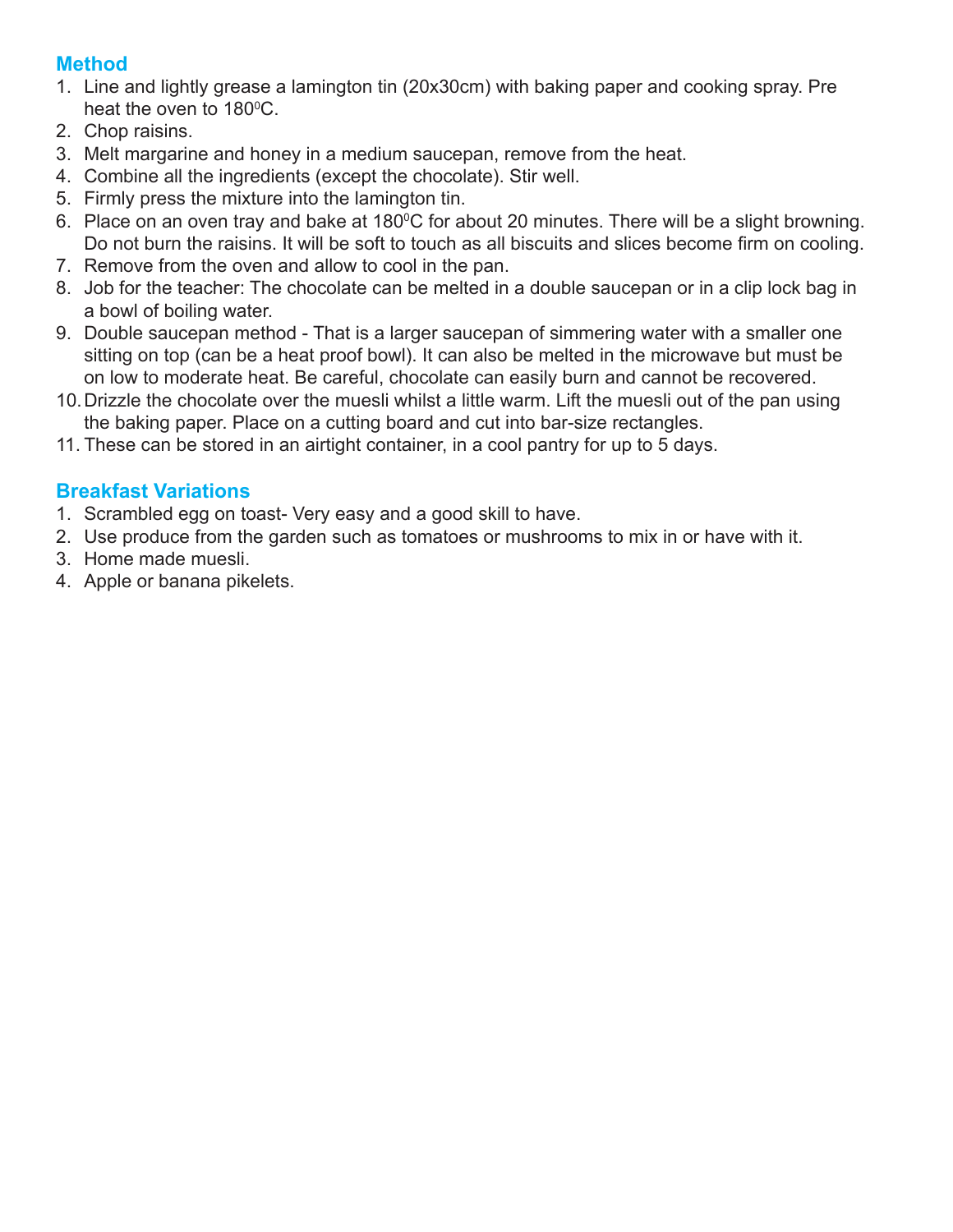# Lunch - Corn, Cheese  $\epsilon$  Carrot Omelette

Preparation time: 15 mins Cooking time: 10 mins Serves: 4

**Equipment** Medium bowl Fork **Grater** Tin opener Fry pan Spoon

**Skills Whisking Grating** Snipping/tearing herbs Use of stove Combining ingredients

**New Vocabulary** variations sandwiches omelette zucchini quarter coarsley

### **Ingredients**

8 eggs 310g tin creamed corn 1 large carrot, grated ¼ cup fresh flat leafed parsley, washed, dried and roughly chopped  $\frac{1}{2}$  cup cheddar cheese reduced fat, coarsely grated

#### **Method**

- 1. Whisk eggs in medium bowl until combined, stir in remaining ingredients.
- 2. Pour ¼ of the egg mixture into a small heated oiled frying pan; cook over medium heat until omelette is set.
- 3. Fold omelette in half, slide onto plate and cover with some aluminium foil to keep warm.
- 4. Repeat process with remaining egg mixture to make four omelettes.

## **Lunch Variations**

- 1. Simple sandwiches/wraps see recipe bank for ideas
- 2. Use different vegetables to make the omelette; mushroom, tomato and zucchini are all good variations.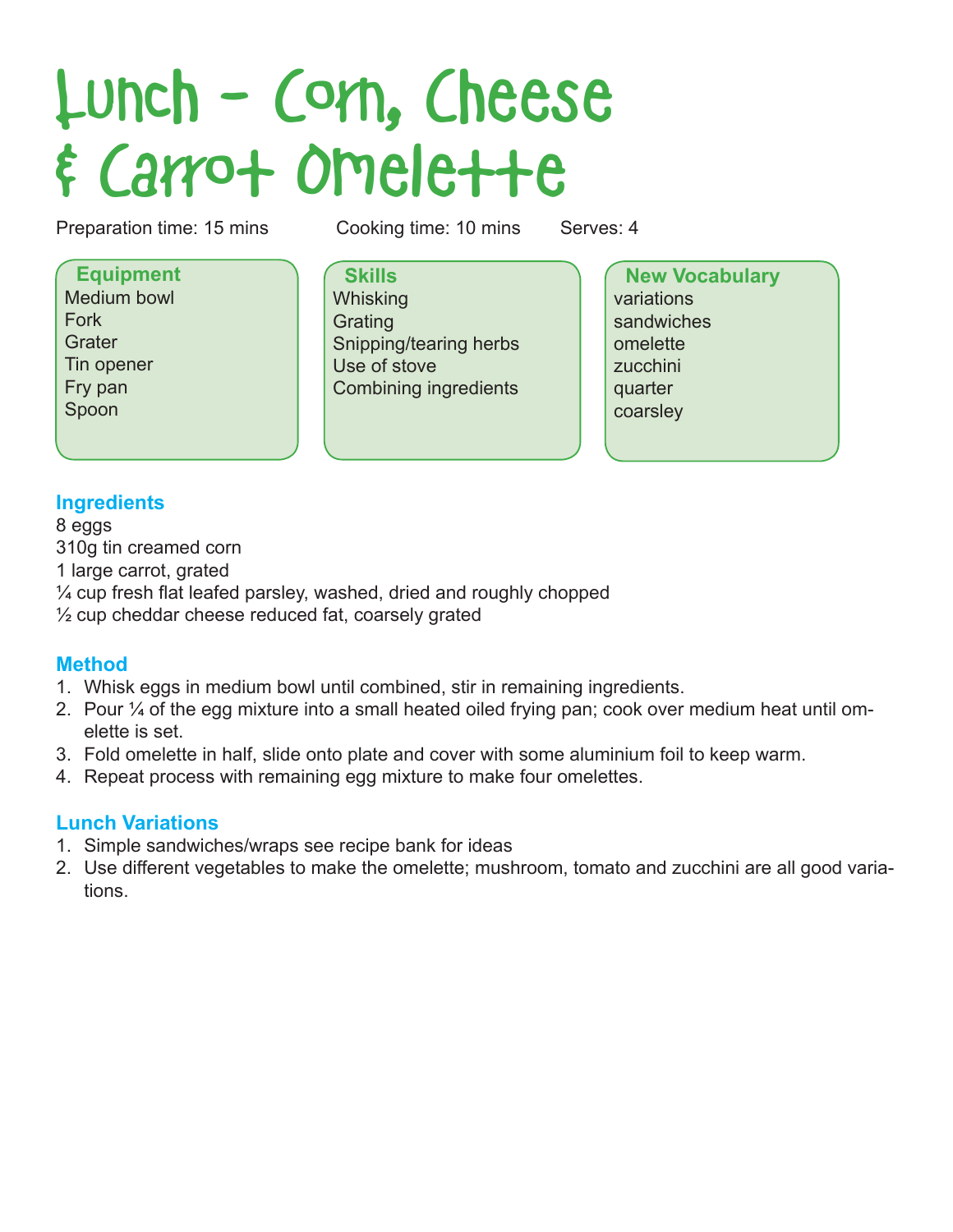# Dinner - Chicken & Vegetable Pasta Bake S3

Preparation time: 30 minutes Cooking time: 20-25 minutes Serves: 6-8

**Equipment Tablespoon** Cook's Knife Chopping board Garlic crusher Grater 2 Large saucepans Heatproof bowl Colander Ovenproof dish Small saucepan

### **Ingredients**

1 tablespoon olive oil 1 brown onion, coarsely chopped 2 carrots, peeled and grated 2 celery sticks, washed, end trimmed, finely chopped 2 corncobs, husks and silks removed, kernels removed 2 Zucchini, washed, skin left on & coarsely chopped 1 garlic clove, crushed 300g dried risoni pasta 1 large BBQ chicken, remove skin & shred meat 90g fresh wholemeal breadcrumbs, made from day old bread 80g cheddar cheese, reduced-fat, coarsely grated

#### **Béchamel Sauce**

60g polyunsaturated margarine 50g plain flour 750ml milk, reduced-fat, warmed 70g cheddar cheese, reduced-fat, coarsely grated

**Skills** Frying/sautéing Cooking pasta **Measuring** Making béchamel sauce **Baking** Timing of foods

**New Vocabulary** béchamel sauce kernels season coarsely shred medium heat sautéing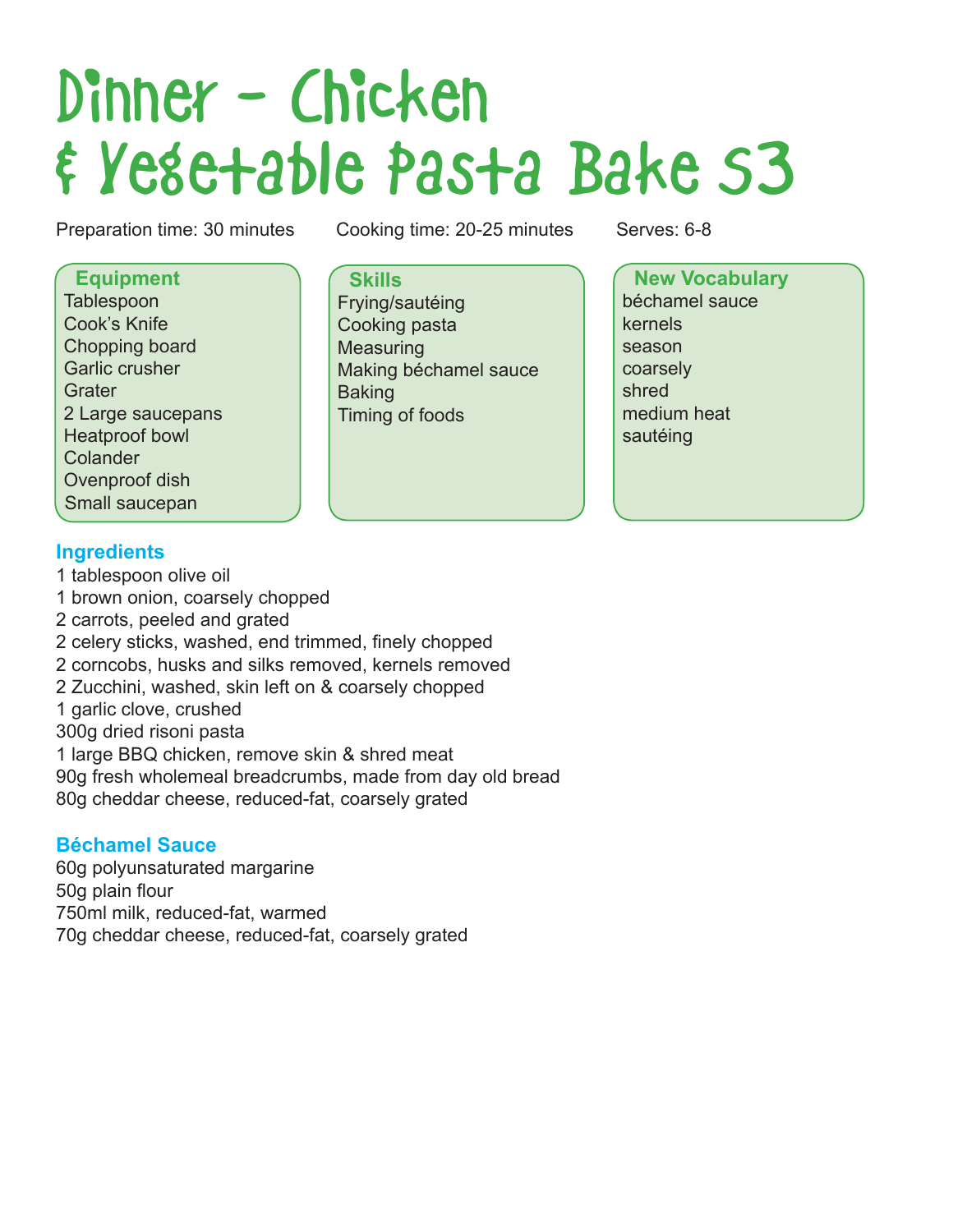### **Method**

- 1. Heat oil in a large heavy based saucepan over a medium heat. Add the onion, carrot, celery, corn kernels, zucchini and garlic and cook stirring often for 10 minutes or until vegetables are soft. Transfer to a large heatproof bowl.
- 2. Meanwhile cook the pasta in a large saucepan of salted water for 8 minutes or until 'al dente'. Drain in colander.
- 3. To make the béchamel sauce, melt the margarine in a large saucepan over a medium heat. Add the flour and cook, stirring for 1 minute or until the mixture bubbles. Remove from heat. Gradually add the milk, stirring constantly until well combined. Place over medium heat and cook until well combined. Place over medium heat and cook, stirring constantly until sauce thickens. Simmer, stirring for 2 minutes. Remove from heat and stir in cheese.
- 4. Add the pasta, béchamel sauce and chicken to the zucchini mixture and stir until well com bined. Season with pepper. Spoon the mixture into an ovenproof dish.
- 5. Combine the breadcrumbs and the cheddar in a small bowl. Sprinkle over the pasta mixture. Bake for 20-25 minutes until golden and serve.

Serving Tip- serve with a green salad on the side.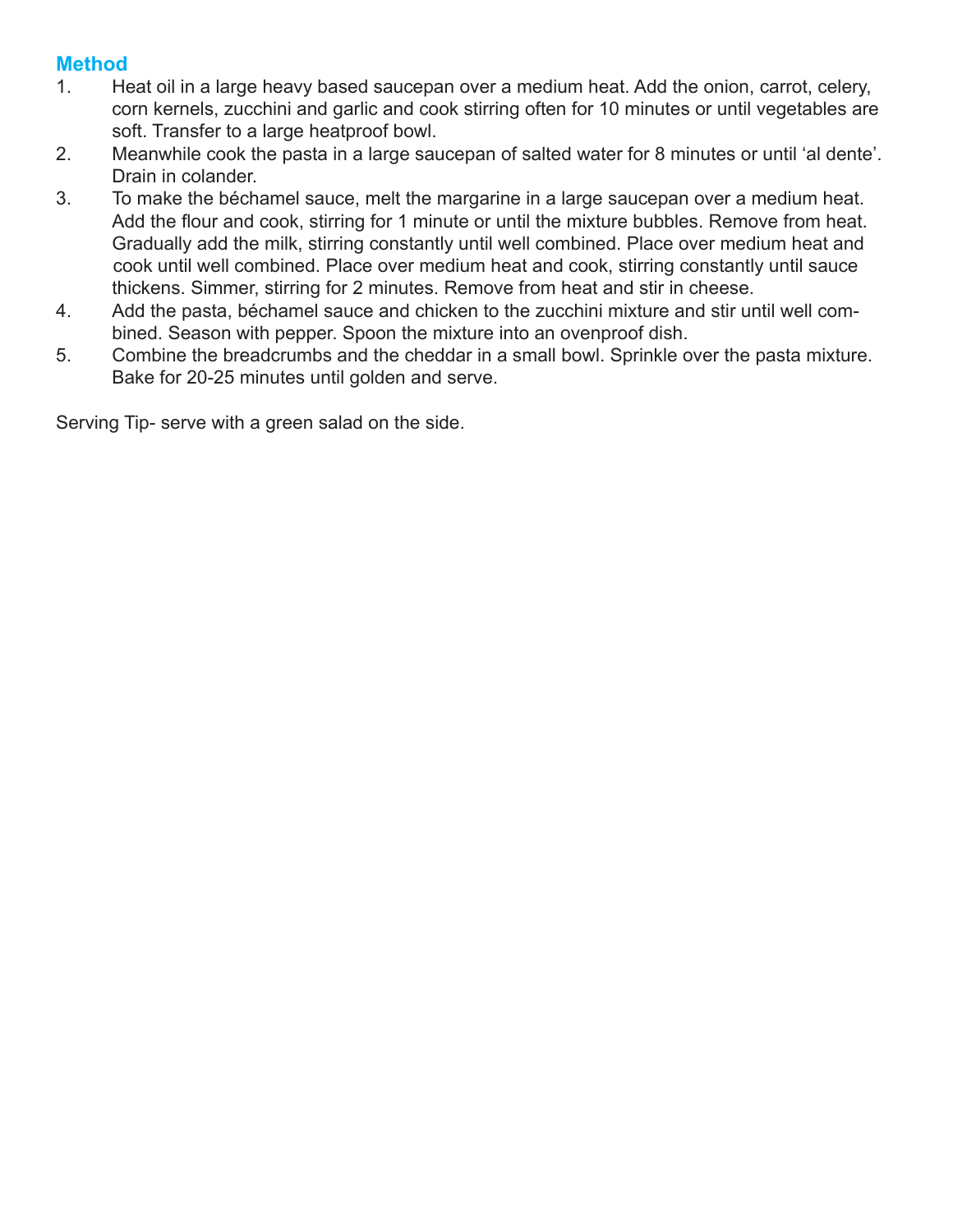## **Recipe 7 Activity 9- Different Cultures and Different Foods S3**

# Kofta Curry

This dish can be made with beef, lamb or chicken. It makes a great meal when served with Jeera rice and Kachumbar salad.

Kofta is a Middle Eastern and South Indian meatball or meatloaf. The vegetarian variety like lauki kofta, shahi aloo kofta are popular in India.

Preparation time: 30 minutes Cooking time 15-20 minutes Serves 6-8

| <b>Equipment</b>      | <b>Skills</b>                                         |
|-----------------------|-------------------------------------------------------|
| Cook's knife          | <b>Shaping meatballs</b>                              |
| Chopping board        | <b>Combining ingredients</b>                          |
| <b>Measuring cups</b> | Measuring                                             |
| Tablespoon            | Frying                                                |
| <b>Teaspoon</b>       | Cooking rice                                          |
| Large bowl            | Knife skills soft and hard foods, chopping and cubing |
| <b>Plate</b>          |                                                       |
| Fry pan               |                                                       |
| Saucepan for rice     |                                                       |
| Wooden spoon          |                                                       |
|                       |                                                       |

#### **Ingredients**

1 kg lean beef mince 5 onions, finely chopped 2tblsp garlic paste 1tblsp ginger paste 2tblsp garam masala (for the koftas) 3tblsp tomato sauce ½ cup coriander leaves, washed, dried and finely chopped 3tblsp vegetable cooking oil 1tblsp ginger paste 2tblsp garlic paste 2tspn coriander powder ½tspn turmeric powder 1tspn chilli powder 1tspn garam masala 4 large tomatoes, washed and cubed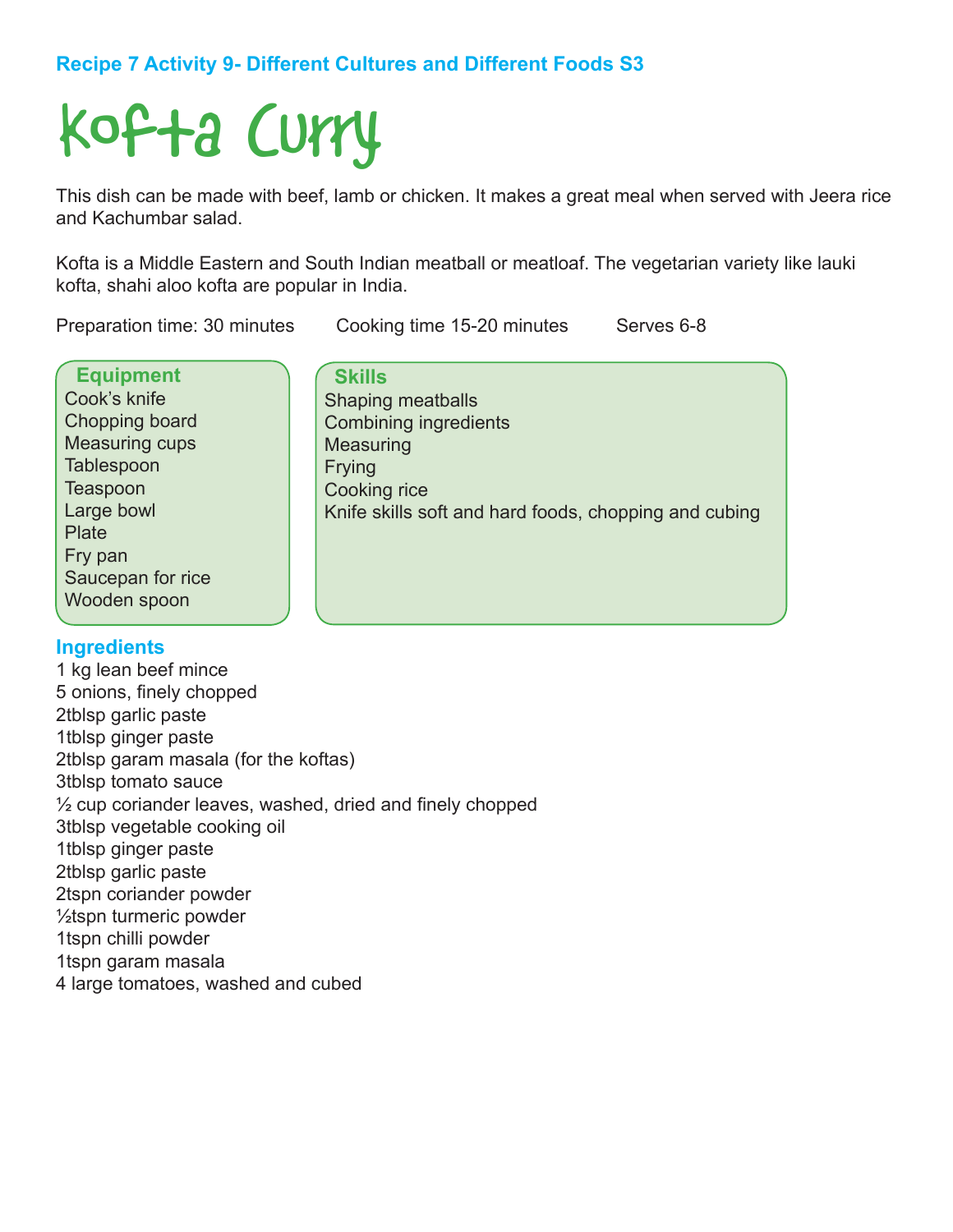- 1. Put the minced beef, 2 of the chopped onions, garlic paste, ginger paste, garam masala, tomato sauce and coriander leaves in a large bowl and mix well.
- 2. Form the mixture into equal sized balls and keep on a plate.
- 3. Heat the oil in a pan and add the remaining onions. Fry until they are light brown then add the ginger and garlic pastes. Fry for a minute.
- 4. Add all the powdered spices, coriander, cumin, red chili powder, garam masala, turmeric and fry for 2-3 minutes.
- 5. Add the tomatoes and mix well, fry the masala until the oil begins to separate from it.
- 6. Add 2 cups of warm water to the masala and season with pepper to taste. Gently add your meatballs now. Do not stir for the next 5 minutes.
- 7. Prepare and cook the rice as per packet instructions on the stove.
- 8. Stir the meatball curry gently without breaking the meatballs.
- 9. Cook uncovered until the meatballs are all done. The gravy can be as thick as you like so add or reduce the water as required.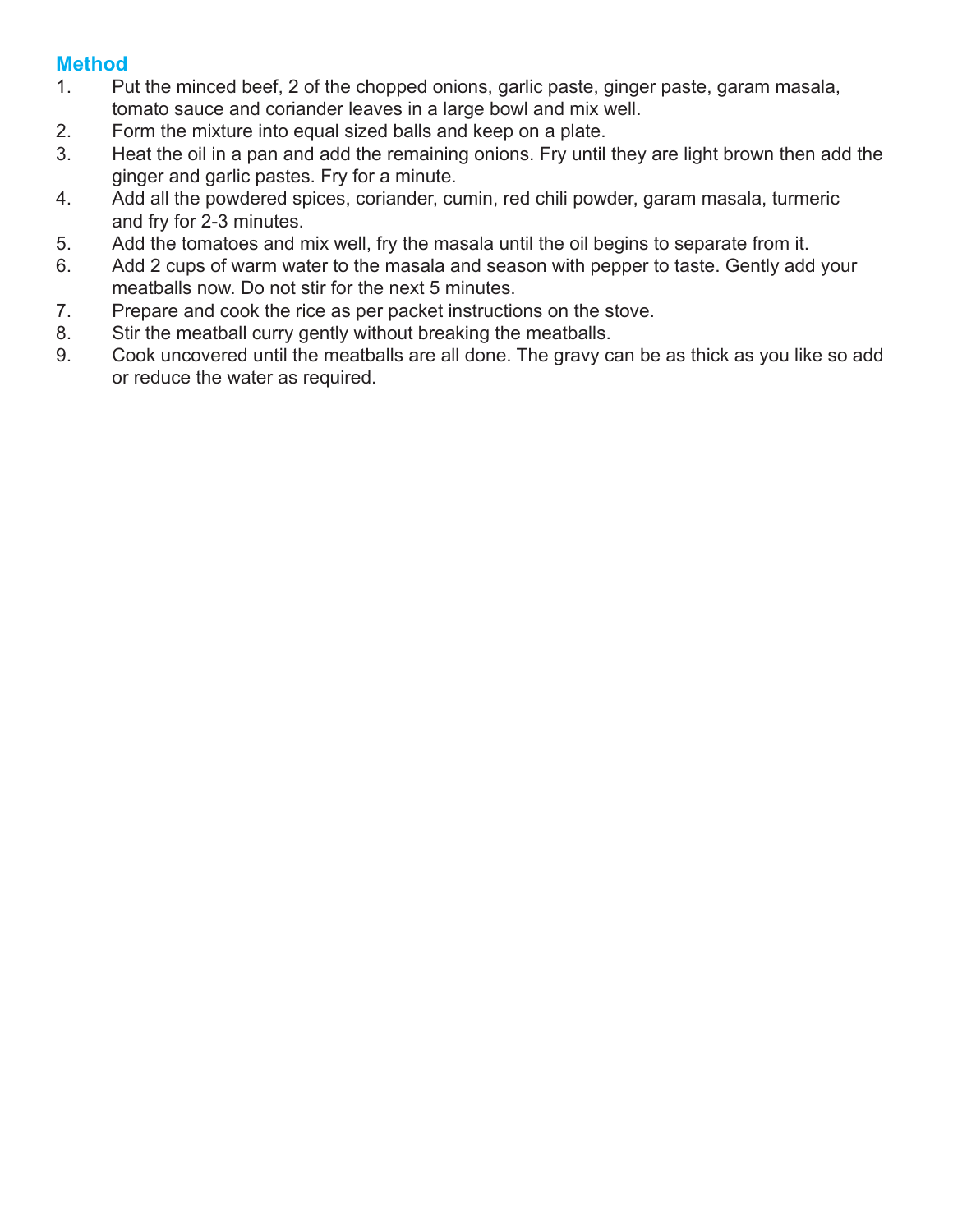# Kachumbar Salad

Prep Time: 10 minutes Cook Time: 2 minutes Serves: 6-8

#### **Equipment** Cook's knife Chopping board **Colander** Measuring spoons Small jar Salad bowl **Juicer**

**Skills** Handling chilies Using knife - fine chopping Making salad dressing

**New Vocabulary** Kofta coriander grams dissolve garam masala turmeric

## **Ingredients**

2 small/1 large onion, chopped finely 3 tomatoes, washed and chopped finely 1 large cucumber, washed, leave skin on, chopped finely 2 green chilies, washed, deseeded and chopped finely. (Was hands immediately -Do not rub eyes!)  $\frac{1}{2}$  bunch coriander leaves, chopped very finely Juice of 1 lemon/2 limes 1 tsp sugar 1 tsp vegetable oil

 $\frac{1}{2}$  tsp red chili powder

- 1. Wash tomatoes, cucumber, green chilies, and coriander and pat dry with a paper towel. Cut according to the recipe and combine in a salad bowl or on a platter.
- 2. Mix all the vegetables together in a large salad bowl and chill.<br>3 In a small bottle (must have a tightly-fitting cover) mix the lime
- In a small bottle (must have a tightly-fitting cover), mix the lime/lemon juice, oil, salt, sugar and chili powder. Put the lid on and shake the bottle well to mix all the ingredients in it and dissolve the sugar, (or whisk together well in a bowl).
- 4. Pour the dressing over the salad just before you are ready to eat. Mix lightly and serve.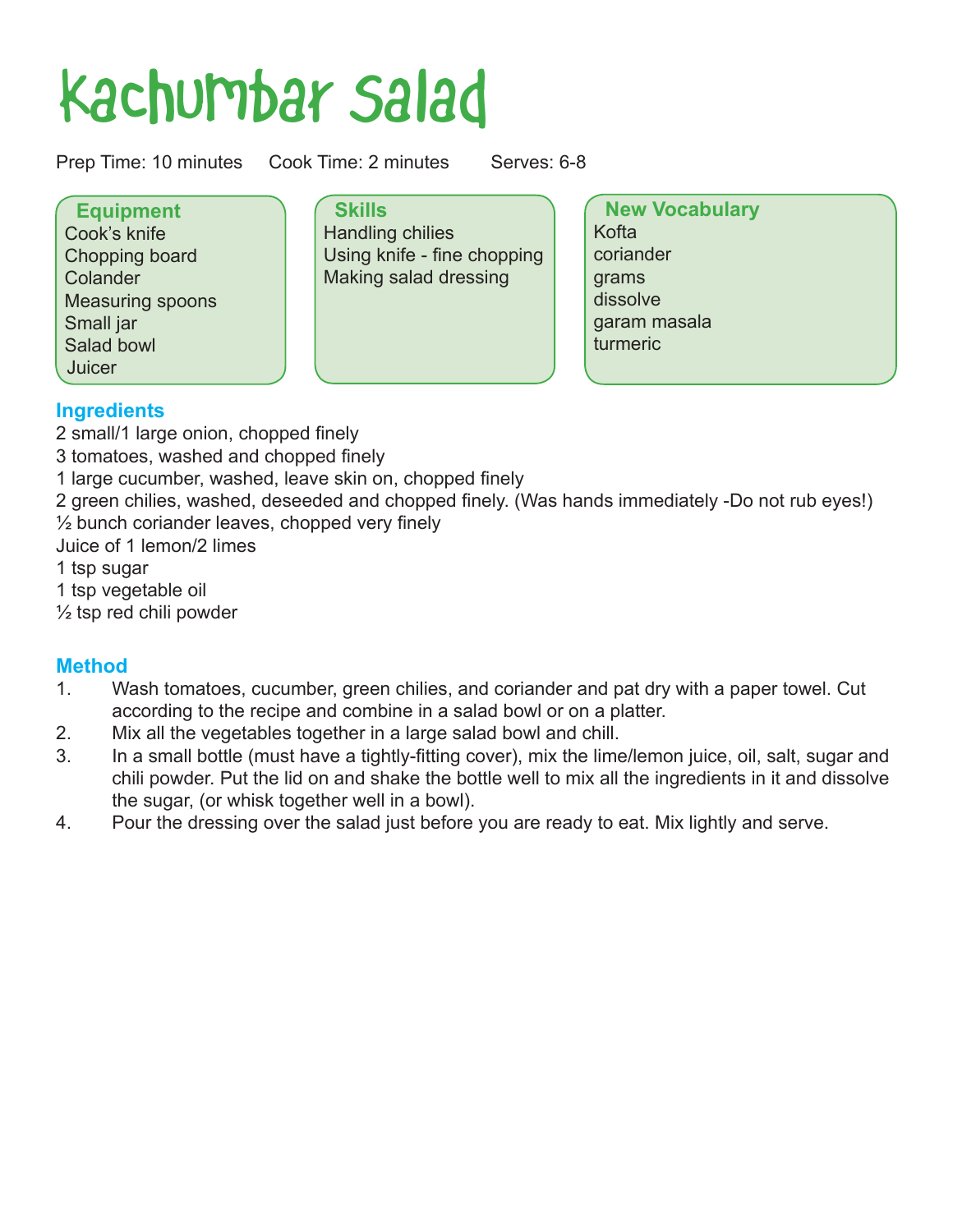## **Recipe 8 Activity 10 - Bush Tucker**

# Pumpkin and Kangaroo Hotpot

Preparation time: 30 minutes Cooking time: 30 minutes Serves: 4-6

**Equipment** Cook's Knife Chopping board **Grater** Measuring cups and spoons **Saucepan** Frying pan Baking dish

**Skills Grating** Knife skills Frying Boiling/steaming Use and timing of oven Measuring using cups Weighing scales

**New Vocabulary** boiling steaming moderate oven metric measuring equipment pumpkin

#### **Ingredients**

500g Kangaroo mince 1 onion, chopped 2 carrots, peeled and grated 1 cup (250ml) of canned tomatoes 2 tablespoons soy sauce, reduced salt 3 cups of diced pumpkin 4 stalks celery, washed and finely chopped ¼ cup nutmeg  $\frac{1}{2}$  cup breadcrumbs Vegetable oil spray

- 1. Boil or steam pumpkin (stove or microwave) and mash with nutmeg.
- 2. Brown mince in a large frying pan.
- 3. Add celery onion, carrot, tomato and soy sauce.
- 4. Cook for 10 minutes over low heat. Spoon into baking dish.
- 5. Cover with pumpkin and then sprinkle with breadcrumbs.
- 6. Spray with oil and bake in a moderate oven for 30 minutes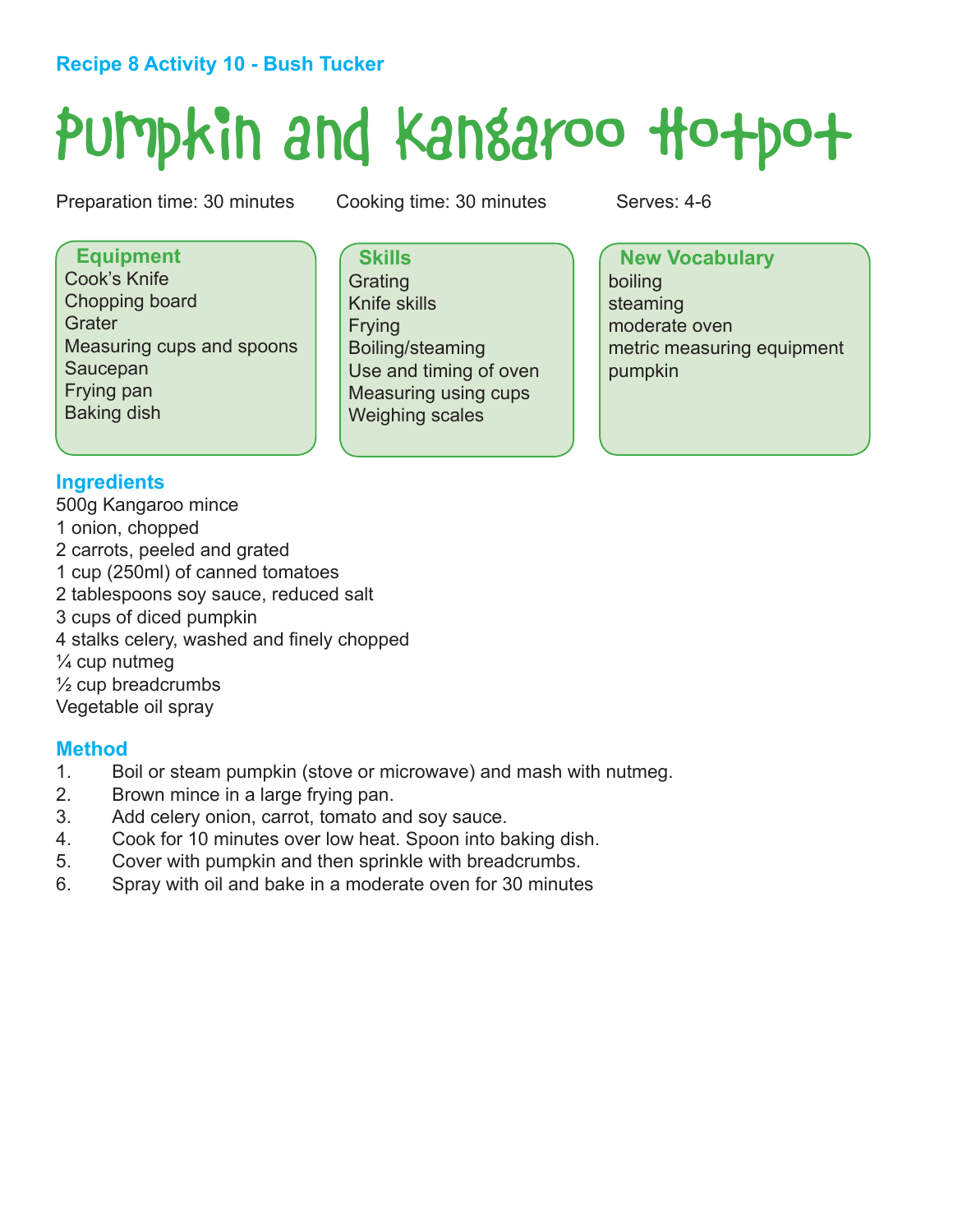## **Recipe 9 Activity 11 - Snack Smart and Eat Well**

# Dried Fruit Snack

Preparation time: 10 minutes Serves: per class

**Equipment Bowls** Measuring spoons/cups Small clip lock freezer bags **Glasses** 

**Skills** Ingredient selection **Measuring** 

**New Vocabulary** dried fruit granola healthy snacks oats

#### **Ingredients**

Dried figs **Raisins** Dried peaches Dried bananas Dried apple pieces **Oats Granola Cornflakes** \*low fat milk

Teacher note: Arrange the ingredients in separate bowls with labels or the packages to identify each.

- 1. Make your own dried fruit snack by choosing 4-6 of the fruits and placing in a clip lock bag.
- 2. Add oats, granola cereal, or reduced fat yoghurt. Serve with a glass of low fat milk.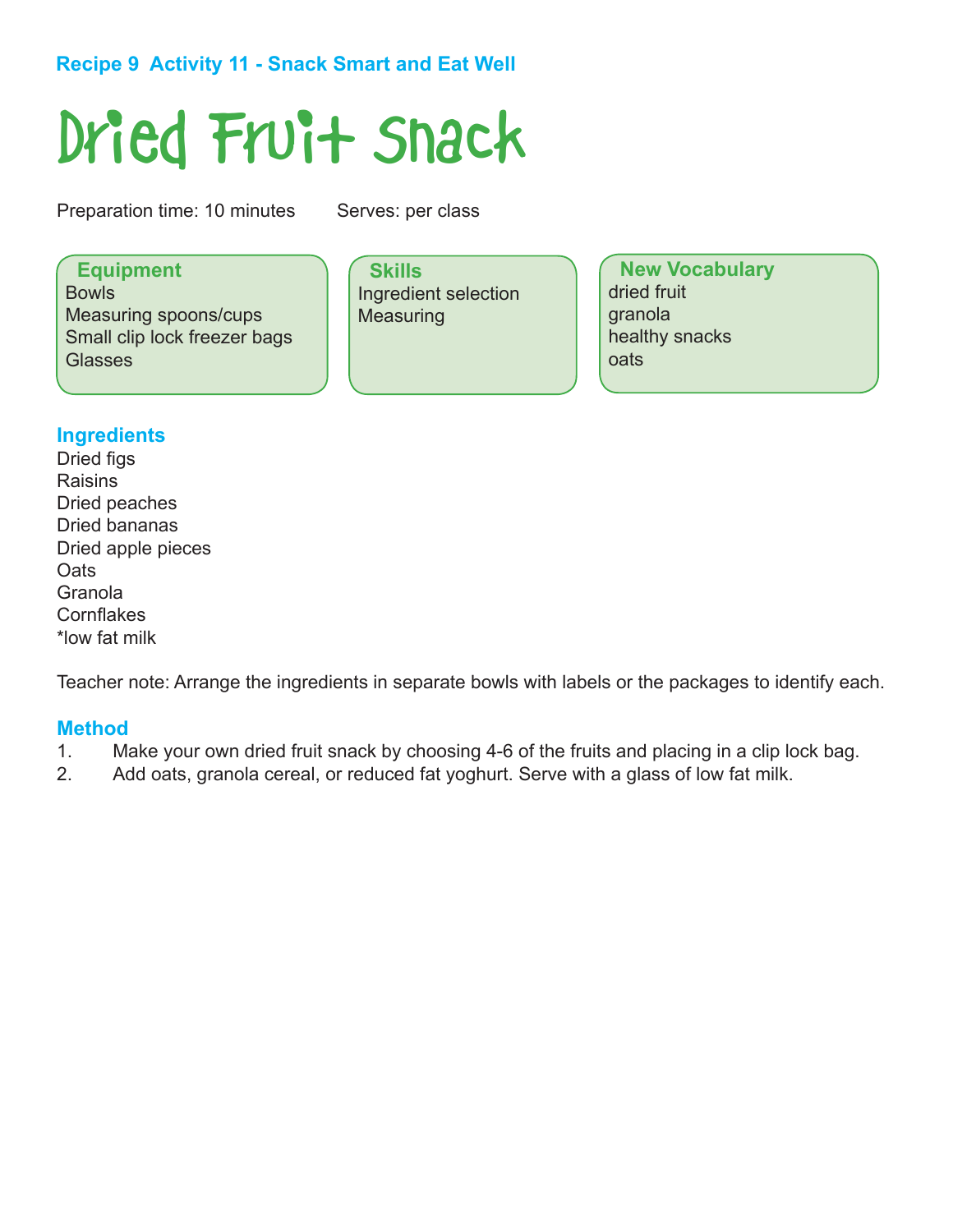## **Recipe 10 Activity 12 - Food Benefits and Usage Recipe**

Planning with what you are planting

# Spinach Pie

Preparation time: 15 minutes Cooking time: 35 minutes Serves: 4-6

#### **Equipment**

Measuring cups Medium Pie dish Mixing bowl Egg whisk **Grater** 

**Skills** Beating eggs **Measuring** Combining ingredients

Use of oven and oven timing

**New Vocabulary** evaporated milk skim milk parmesan cheese warrigal greens

### **Ingredients**

Olive oil spray  $\frac{1}{2}$  cup breadcrumbs 1 cup of evaporated skim milk 4 eggs 2 ½ cups cooked spinach (for native foods can replace with Warrigal greens)  $\frac{1}{2}$  cup shallots, washed and finely sliced ½ cup Parmesan cheese, grated

- 1. Wash spinach, cut off ends and chop roughly. Place in microwave bowl and steam till soft.
- 2. Spray dish with oil spray. Spread breadcrumbs over base of dish.
- 3. Beat milk and eggs together in a bowl.
- 4. Add all other ingredients.
- 5. Pour into greased pie dish.
- 6. Bake in moderate oven for 30-35 minutes until set.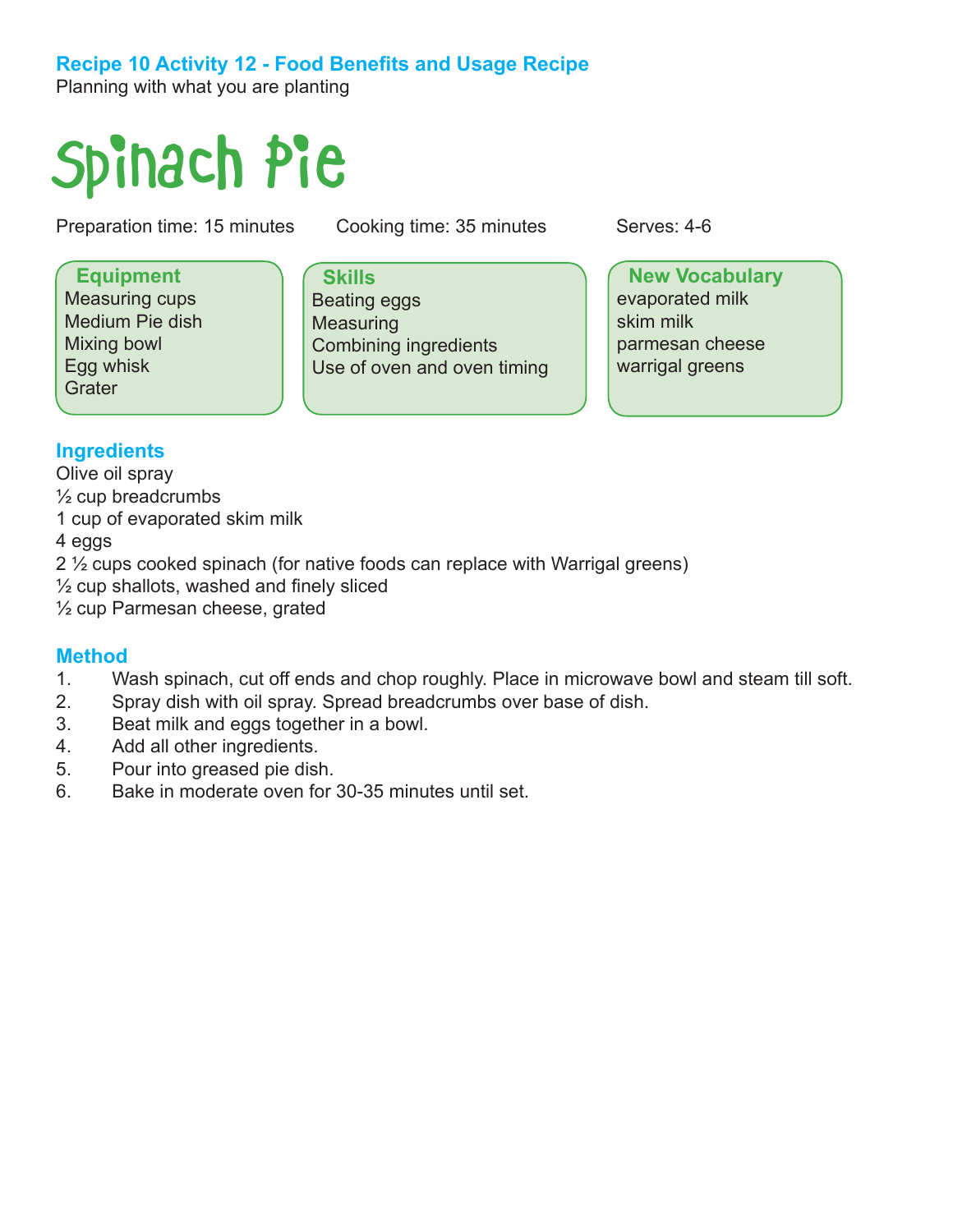## **Recipe 11 Activity 14 - Celebrate your Garden**

# Carrot and chocolate slice

**Skills**

**Grating Measuring** Knife skills

Beating eggs

(Forbes North Public School)

Preparation time: 30 minutes Cooking time: 30 minutes Serves: 8-10

Beating raw into dry ingredients

slice

beat frosting shred

**New Vocabulary**

raw ingredients dry ingredients

| <b>Equipment</b>      |
|-----------------------|
| <b>Measuring cups</b> |
| Teaspoon              |
| Grater                |
| Fork/whisk            |
| Large bowl            |
| Small bowl (for eggs) |
| Lamington tin         |

#### **Ingredients**

1 cup of self-raising flour 1 teaspoon of ground cinnamon ¾ cup caster sugar ½ cup carrot, peeled and grated 1 cup of mixed dried fruit ½ cup dark choc bits 1/3 cup desiccated coconut 2 eggs, lightly beaten 1/3 cup, heaped (90g) polyunsaturated margarine, low salt - melted 1/3 cup chopped walnuts (optional, can use dried fruit in its place, be aware of allergies) Shredded orange rind to decorate

Combining ingredients

#### **Frosting**

125g low fat cream cheese, softened 25g polyunsaturated, margarine, low salt, softened 1½ cups icing sugar 1 tsp hot water

- 1. Preheat oven to  $180^{\circ}$ C.
- 2. Grease a 20cm x 30cm lamington pan: line base and two long ides with baking paper, extending paper 2cm above edge of pan.
- 3. Combine flour, cinnamon, sugar, carrot, dried fruit, choc bits and coconut in a large bowl. Stir in eggs, butter and walnuts - mix well. Spread mixture into prepared pan.
- 4. Cook in a moderate oven 180 $^{\circ}$ C, for about 30 minutes, or until cooked when tasted.
- 5. Allow slice to cool in pan.
- 6. Frosting Beat cream cheese and butter in a small bowl with an electric mixer until smooth. Add icing sugar and water and beat until combined.
- 7. Spread frosting over top of slice, decorate with shredded orange rind. Stand until set before cutting into squares.